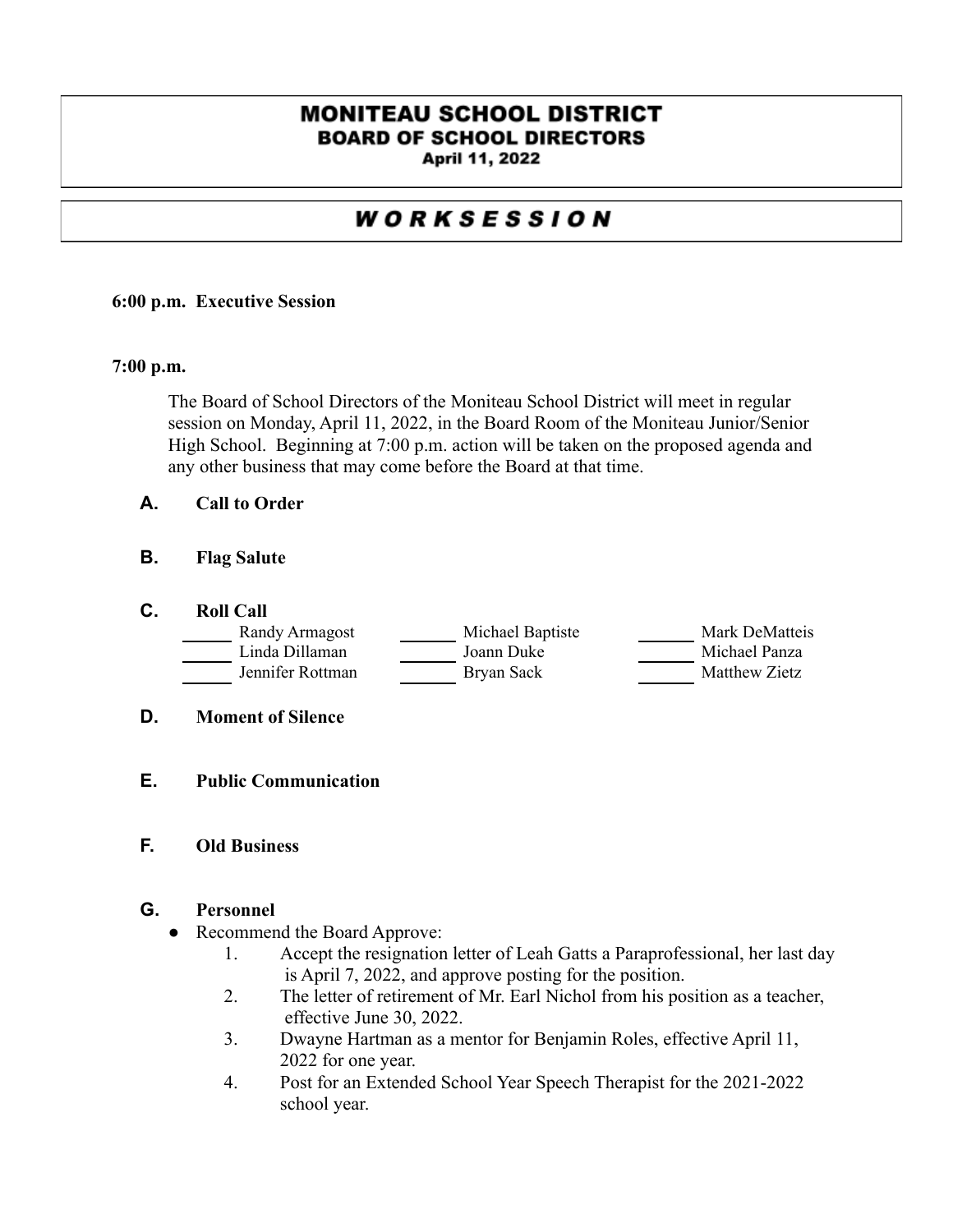| <b>Bob Rottman</b>       | Head Varsity Football                 |  |
|--------------------------|---------------------------------------|--|
| Eric Boben               | 1st Assistant Varsity Football        |  |
| Matt Campbell            | Head Junior High Football             |  |
| Travis Beachem           | <b>Assistant Junior High Football</b> |  |
| Kaitlyn Loos             | <b>Head Varsity Volleyball</b>        |  |
| Zoe McDowell             | <b>Head Cross Country</b>             |  |
| Gus McDowell             | <b>Assistant Cross Country</b>        |  |
| Jackie Thiry             | Dance and Drill                       |  |
| Michelle Campbell        | <b>Fall Assistant Cheerleading</b>    |  |
| <b>Christine Fleeger</b> | Head Winter Cheerleading              |  |
| Danielle Milligan        | <b>Assistant Winter Cheerleading</b>  |  |
| Kelly Kohlmeyer          | Junior High Competitive Spirit        |  |
| Dee Arblaster            | Head Varsity Girls Basketball         |  |
| Maura Pry                | Assistant Varsity Girls Basketball    |  |

5. The following individuals for sports positions for the 2022-2023 school year:

6. The following individuals as Dassa McKinney Elementary School party and chaperone volunteers for the remainder of the 2021-2022 school year:

| Shari Krystek      | Christopher Ray     | James Callen         |
|--------------------|---------------------|----------------------|
| Edward Wade III    | Nicholas Claypoole  | Shara Link           |
| Ashley Schaffer    | <b>Todd Minnear</b> | Rebecca Campbell     |
| Michelle Clark     | Kayla Adams         | Rachel Young         |
| Michael Schnelle   | Chad Funfer         | Jodi McNeish         |
| Jill Pry           | Amber Kennedy       | Natashia Michael     |
| <b>Trish Fuchs</b> | Sara Brewer         | <b>Brandy Kaiser</b> |
| Megan Helfrich     | Caterina Smochek    | Cruz Eshenbaugh      |
| Joshua Bly         |                     |                      |

Motion Second Vote League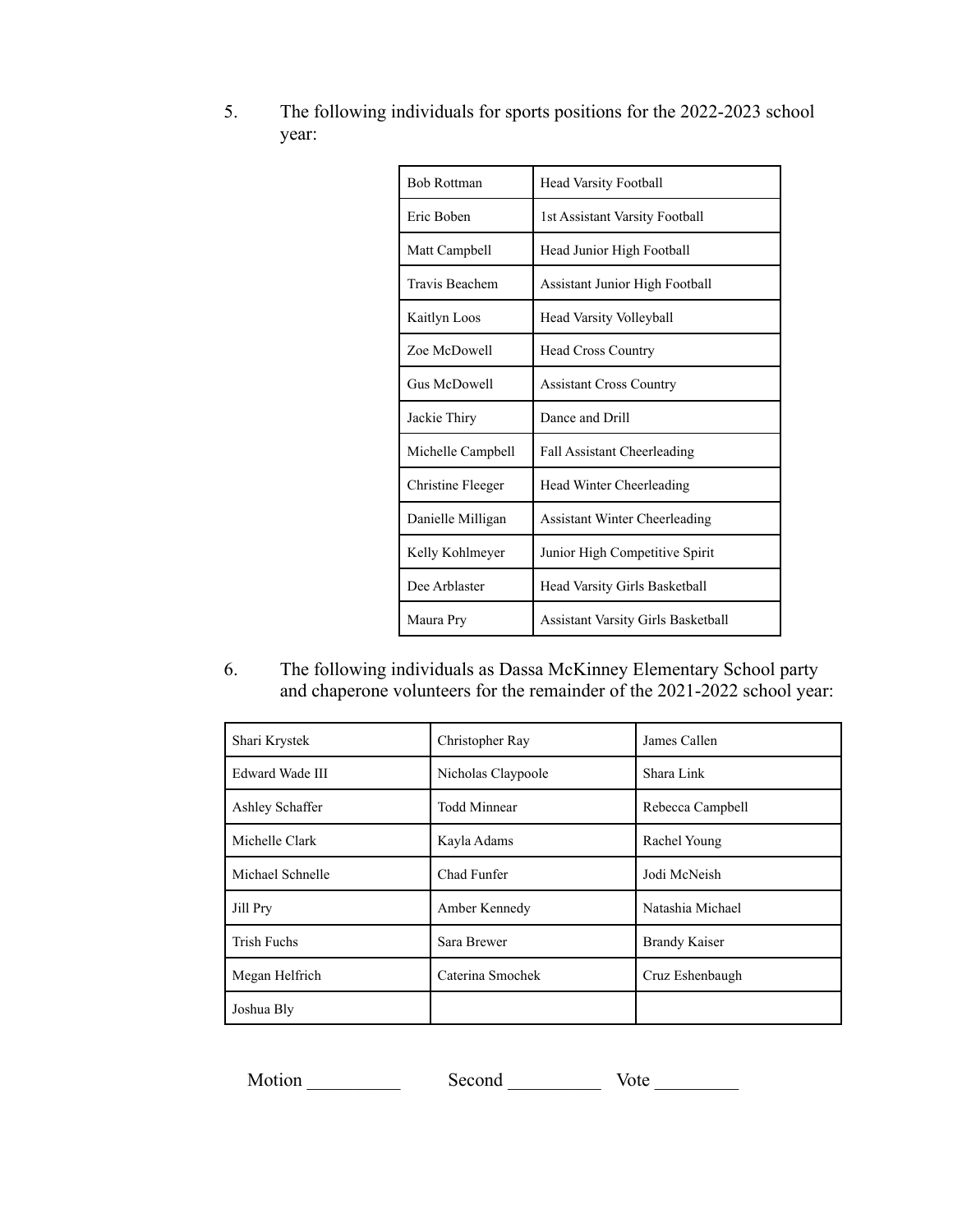#### **H. Miscellaneous New Business**

- Recommend the Board Approve:
	- 1. The list of technology items as surplus inventory.

Motion Second Vote Number

- **I. Conference Requests-NONE**
- **J. Field Trip Requests- NONE**
- **K. Finance**
- **L. Superintendent's Report**

# **M. Staff Communication**

Mr. Fox Mr. DiCaprio Ms. Plecher Mr. Thompson Mrs. Bredl Mr. Campbell Mr. Boariu Mr. Kunkel

Mrs. Burdick Mrs. Fox Mr. Greenawalt

#### **N. Miscellaneous**

**O. Public Action on Executive Session (if necessary) 8:00 p.m.**

#### **Proposed Board Agenda for Regular Board Session of April 25, 2022**

#### **6:30 p.m. Executive Session**

**7:00 p.m.**

#### **A. Call to Order**

#### **B. Roll Call**

| Randy Armagost   | Michael Baptiste | Mark DeMatteis       |
|------------------|------------------|----------------------|
| Linda Dillaman   | Joann Duke       | Michael Panza        |
| Jennifer Rottman | Bryan Sack       | <b>Matthew Zietz</b> |

- **C. Public Communication**
- **D. Approve Minutes –** March 24, 2022 Regular Board Meeting

#### **E. Report of Board Sub-Committees**

Meet & Discuss Technology

Legislative Vocational/Technical